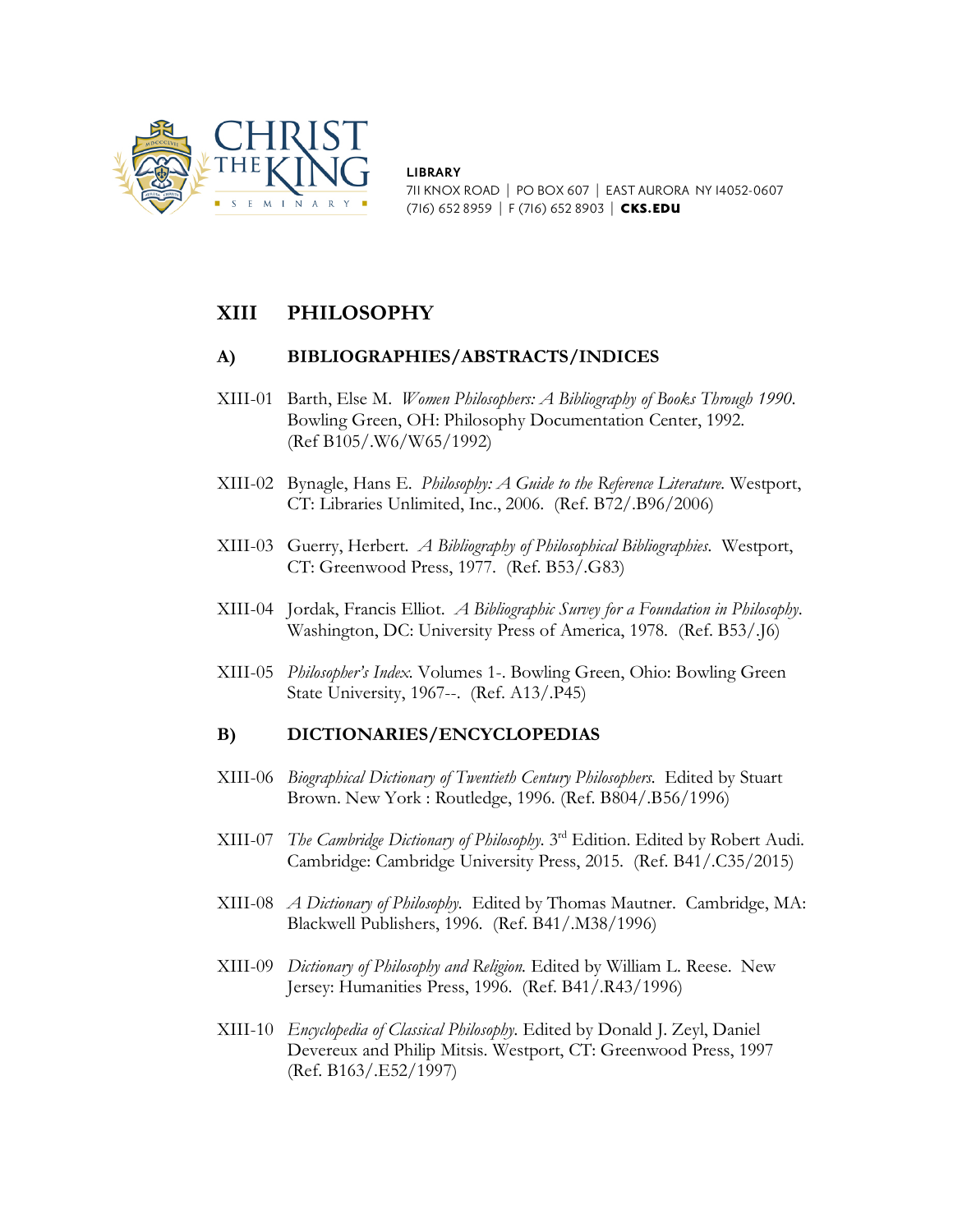- XIII-11 *Encyclopedia of the Enlightenment.* 4 Volumes. Edited by Alan Charles Kors. Oxford: Oxford University Press, 2003. (Ref. B802/.E52/2003)
- XIII-12 *Encyclopedia of Philosophy.* 10 Volumes. Edited by Donald Brochert. Detroit: Thomson Gale/Macmillan Reference, 2006. (Ref. B51/.E52/2006)
- XIII-13 *Historical Dictionary of Medieval Philosophy and Theology.* Edited by Stephen Brown and Juan Flores. Toronto: Scarecrow Press, 2007. (Ref. B721/.B76/2007)
- XIII-14 *The Oxford Companion to Philosophy.* Edited by Ted Honderich. Oxford: Oxford University Press, 1995. (Ref. B51/.O93/1995)
- XIII-15 *Routledge Encyclopedia of Philosophy.* 10 Volumes. Edited by Edward Craig. London: Routledge, 1998. (Ref. B51/.R68/1998)

### **C) JOURNALS**

- XIII-16 *Augustinian Studies.* Volumes 1--, 1970--.
- XIII-17 *Faith and Philosophy.* Volumes 1--, 1984--.
- XIII-18 *Heythrop Journal* Volumes 1--, 1960--.
- XIII-19 *International Journal for Philosophy of Religion.* Volumes 1--, 1970--.
- XIII-20 *The Journal of Philosophy.* Volumes 19--, 1922--.
- XIII-21 *Journal of the History of Philosophy.* Volumes 1--, 1963--.
- XIII-22 *Proceedings of the American Catholic Philosophical Association.* Volume 1--, 1926--.
- XIII-23 *The Thomist*. Volumes 1--, 1939--.

#### **D) WEBSITES**

- XIII-24 *The American Philosophical Association Web Resource Index –* [http://www.apaonline.org](http://www.apaonline.org/)
- XIII-25 *The Internet Encyclopedia of Philosophy – IEP –* [http://www.iep.utm.edu](http://www.iep.utm.edu/)
- XIII-26 *Stanford Encyclopedia of Philosophy – SEP –* [http://plato.stanford.edu](http://plato.stanford.edu/)